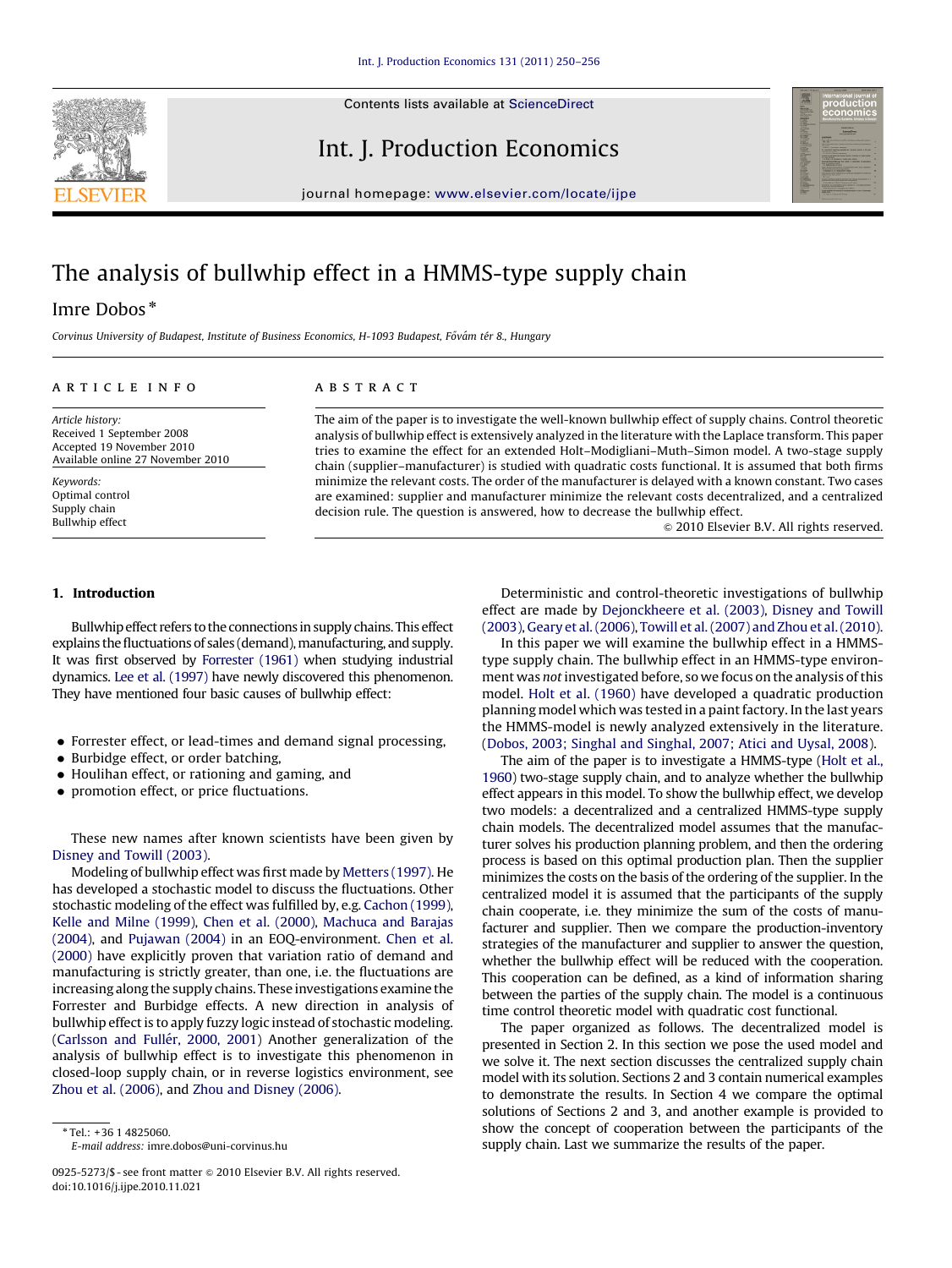#### 2. Basic model: decentralized system

We examine a simple supply chain. The supply chain contains two firms, a supplier and a manufacturer. We assume that the firms are independent, i.e. they make decision to minimize their own costs. The firms have two stores: a store for raw materials and a store for end products. We will assume that the input stores are empty, i.e. the firms can order suitable quantity, and they get the ordered quantity. The production processes have a known, constant lead time. The material flow of the model is depicted in Fig. 1.

The following parameters are used in the models:

- T length of the planning horizon,
- $S(t)$  the rate of demand, continuous differentiable,  $t \in [0,T]$ ,
- $\tau_m$  lead time of manufacturing process,
- $\tau_s$  lead time of supply process,<br> $\bar{I}_m(t)$  inventory goal size of manu
- $\bar{I}_m(t)$  inventory goal size of manufactured product,  $t \in [0,T]$ ,<br>  $\bar{I}_s(t)$  inventory goal size of supplied product,  $t \in [-\tau_m, T-\tau_m]$
- $\overline{I}_s(t)$  inventory goal size of supplied product,  $t \in [-\tau_m, T-\tau_m]$ , <br>  $\overline{P}_m(t)$  manufacturing goal level,  $t \in [0,T]$ ,
- manufacturing goal level,  $t \in [0, T]$ ,
- 
- $\overline{P}_s(t)$  supply goal level,  $t \in [-\tau_m, T-\tau_m]$ ,<br>  $h_m$  inventory holding cost coeffici inventory holding cost coefficient in manufactured product store,
- $h<sub>s</sub>$  inventory holding cost coefficient in supplied product store,
- $c_m$  production cost coefficient for manufacturing,
- $c_s$  production cost coefficient for supply.

In the HMMS-model it is assumed that the management of the (manufacturer and supplier) firms have fixed a production-inventory pattern, i.e. the production plans  $\overline{P}_m(t)$  and  $\overline{P}_s(t)$ , and planned inventory levels  $\bar{I}_m(t)$  and  $\bar{I}_s(t)$  are known before the planning horizon. The goal of the managers of the firms is to minimize the deviations from the fixed goal level, i.e. plans. The deviations are defined, as quadratic functionals with known parameters. This phenomenon was empirically tested by Holt, Modigliani, Holt, and Simon in 1960.

Decision variables:

- $I_m(t)$  inventory level of manufactured product, non-negative,  $t\in[0,T]$ ,
- $I_s(t)$  inventory level of supplied product, non-negative,  $t\in[-\tau_m,T-\tau_m],$
- $\tilde{I}_s(t)$ new inventory level of supplied product, non-negative,  $t\in[0,T],$
- $P_m(t)$  rate of manufacturing, non-negative,  $t \in [0,T]$ ,
- $P_s(t)$  rate of supply, non-negative,  $t \in [-\tau_m, T-\tau_m]$ ,
- $\tilde{P}_s(t)$ new rate of supply, non-negative,  $t \in [0,T]$ .

The decentralized model examines a situation when the supplier and the manufacturer decide independently. It means that the manufacturer determines its optimal production-inventory strategy then it orders the necessary quantity of products to meet the known demand. The supplier accepts the order, and it minimizes the relevant costs. The cost function of supplier and manufacturer consists of two parts: quadratic production and inventory costs.

Let us now model the manufacturer in this HMMS-environment. (See [Holt-Modigliani-Muth-Simon \(1960\)](#page--1-0)) The first decision is made by the manufacturer, and then the supplier determines the optimal production policy. The manufacturer will minimize the quadratic costs, as follows:

$$
\dot{I}_m(t) = P_m(t) - S(t), \quad I_m(0) = I_{m0}, \quad 0 \le t \le T,
$$
\n(1)

$$
\int_0^T \left\{ \frac{h_m}{2} \left[ I_m(t) - \overline{I}_m(t) \right]^2 + \frac{c_m}{2} \left[ P_m(t) - \overline{P}_m(t) \right]^2 \right\} dt \to \text{min.}
$$
 (2)

Let us assume that the optimal production-inventory policy of manufacturer is  $\left(I_m^d(t), P_m^d(t)\right)$  in models (1) and (2). The manufacturer orders  $P^{d}(t+\tau_{m})$  to meet the manufacturing needs. The supplier must solve the next problem (3) and (4) to satisfy the order of manufacturer:

$$
\dot{I}_s(t) = P_s(t) - P_m^d(t + \tau_m), \quad I_s(-\tau_m) = I_{s0}, \quad -\tau_m \le t \le T - \tau_m,
$$
 (3)

$$
\int_{-\tau_m}^{T-\tau_m} \left\{ \frac{h_s}{2} \left[ I_s(t) - \bar{I}_s(t) \right]^2 + \frac{c_s}{2} \left[ P_s(t) - \bar{P}_s(t) \right]^2 \right\} dt \to \text{min.}
$$
 (4)

Let us now transform the stock-flow equation of supplier in time:

$$
\dot{\tilde{I}}_s(t) = \tilde{P}_s(t) - P_m(t), \quad \tilde{I}_s(0) = I_s(-\tau_m), \quad 0 \le t \le T,
$$
\n(5)

and goal functional

$$
\int_0^T \left\{ \frac{h_s}{2} \left[ \tilde{I}_s(t) - \bar{I}_s(t - \tau_m) \right]^2 + \frac{c_s}{2} \left[ \tilde{P}_s(t) - \overline{P}_s(t - \tau_m) \right]^2 \right\} dt, \tag{6}
$$

where the new decision variables are

 $\tilde{I}_s(t) = I_s(t-\tau_m), \quad \tilde{P}_s(t) = P_s(t-\tau_m).$ 

We will solve the problem (5) and (6) instead models (3) and (4). The problem has the same planning horizon  $[0,T]$ , as models  $(1)$  and  $(2)$ .

Lemma 1. Let us assume that production-inventory strategy  $(I_m^d(t), P_m^d(t))$  is an optimal solution for modesl (1) and (2). Then the optimal solution must satisfy the following differential equation:

$$
\left(\begin{matrix} \dot{I}_m^d(t) \\ \dot{P}_m^d(t) \end{matrix}\right) = \left(\begin{matrix} 0 & 1 \\ \frac{h_m}{c_m} & 0 \end{matrix}\right) \left(\begin{matrix} I_m^d(t) \\ P_m^d(t) \end{matrix}\right) + \left(\begin{matrix} -S(t) \\ \dot{P}_m(t) - \frac{h_m}{c_m} \dot{I}_m(t) \end{matrix}\right),
$$

with initial and ending values

$$
I_m^d(0) = I_{m0}, \quad P_m^d(T) = \overline{P}_m(T).
$$

We will not prove the lemma, the proof can be found in paper [Dobos \(2003\)](#page--1-0). If production strategy  $P_m^d(t)$  is known, than problems (5) and (6) can be solved.

Lemma 2. Let us assume that production-inventory strategy  $\left(\tilde{I}_s^d(t), \tilde{P}_s^d(t)\right)$  is an optimal solution for models (5) and (6). Then the optimal solution must satisfy the following differential equation:

$$
\left(\begin{matrix}\dot{I}^d_s(t)\\ \dot{\tilde{P}}^d_s(t)\\ \dot{\tilde{P}}^d_s(t)\end{matrix}\right)=\left(\begin{matrix}0 & 1\\ \frac{h_s}{c_s} & 0\end{matrix}\right)\left(\begin{matrix}\tilde{I}^d_s(t)\\ \tilde{P}^d_s(t)\end{matrix}\right)+\left(\begin{matrix}-P^d_m(t)\\ \dot{\overline{P}}_s(t)-\frac{h_s}{c_s}\tilde{I}_s(t)\end{matrix}\right),
$$

with initial and ending values

$$
\tilde{I}_s^d(0) = I_{s0}, \quad \tilde{P}_s^d(T) = \overline{P}_s(T).
$$



Fig. 1. Material flow in the models.